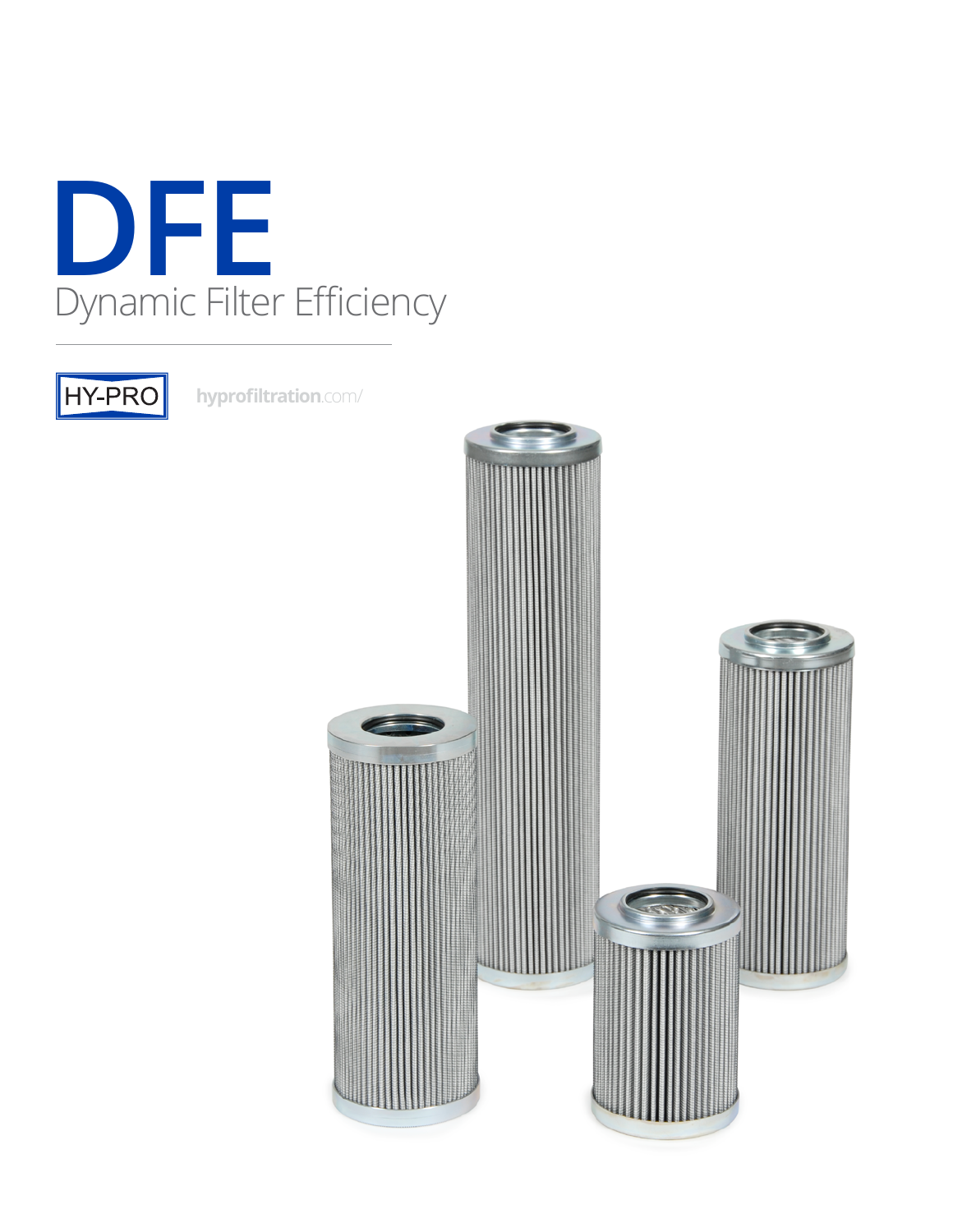# What is DFF?

### DFE matches filter testing with real-life conditions

All hydraulic and lube systems have a critical contamination tolerance level that is often defined by, but not limited to, the most sensitive system component such as servo valves or high speed journal bearings. Defining the ISO fluid cleanliness code upper limit is a function of component sensitivity, safety, system criticality and ultimately getting the most out of hydraulic and lube assets.

Filters remove the particulate contamination that enters a system or is generated by the system as it operates. All filters are subjected to some form of system dynamics: hydraulic filters encounter frequent and rapid changes in flow rate when valves shift, cylinders unload and pump output changes; lube filters experience dynamic conditions during start up and shut down. Filters validated only to current ISO testing standards don't perform as expected when subjected to the demands of real world dynamic operating systems.

A filter is not a black hole. Two key characteristics of filter performance are capture efficiency and retention efficiency. Capture efficiency can be thought of simply as how effectively a filter captures particles while retention efficiency is a measure of how effectively that filter retains the particles it has captured. A filter is not a black hole, and its performance must not be based solely on how efficiently it captures particles. If not properly designed and applied, a filter can become one of the most damaging sources of contamination in a system if it releases previously captured particles when challenged with dynamic conditions.

The Dynamic Filter Efficiency Test (DFE) is the evolution of standard hydraulic and lube filter performance testing. DFE goes further than current industry standards to quantify capture and retention efficiency in real time by inducing dynamic duty cycles, measuring real- time performance during dynamic changes and the filters ability to retain particles. DFE testing is the method for predicting worst case fluid cleanliness along with average fluid cleanliness. The DFE test method was pioneered in 1998 during a joint effort between Scientific Services Inc (SSI) and Hy-Pro Filtration.

![](_page_1_Picture_6.jpeg)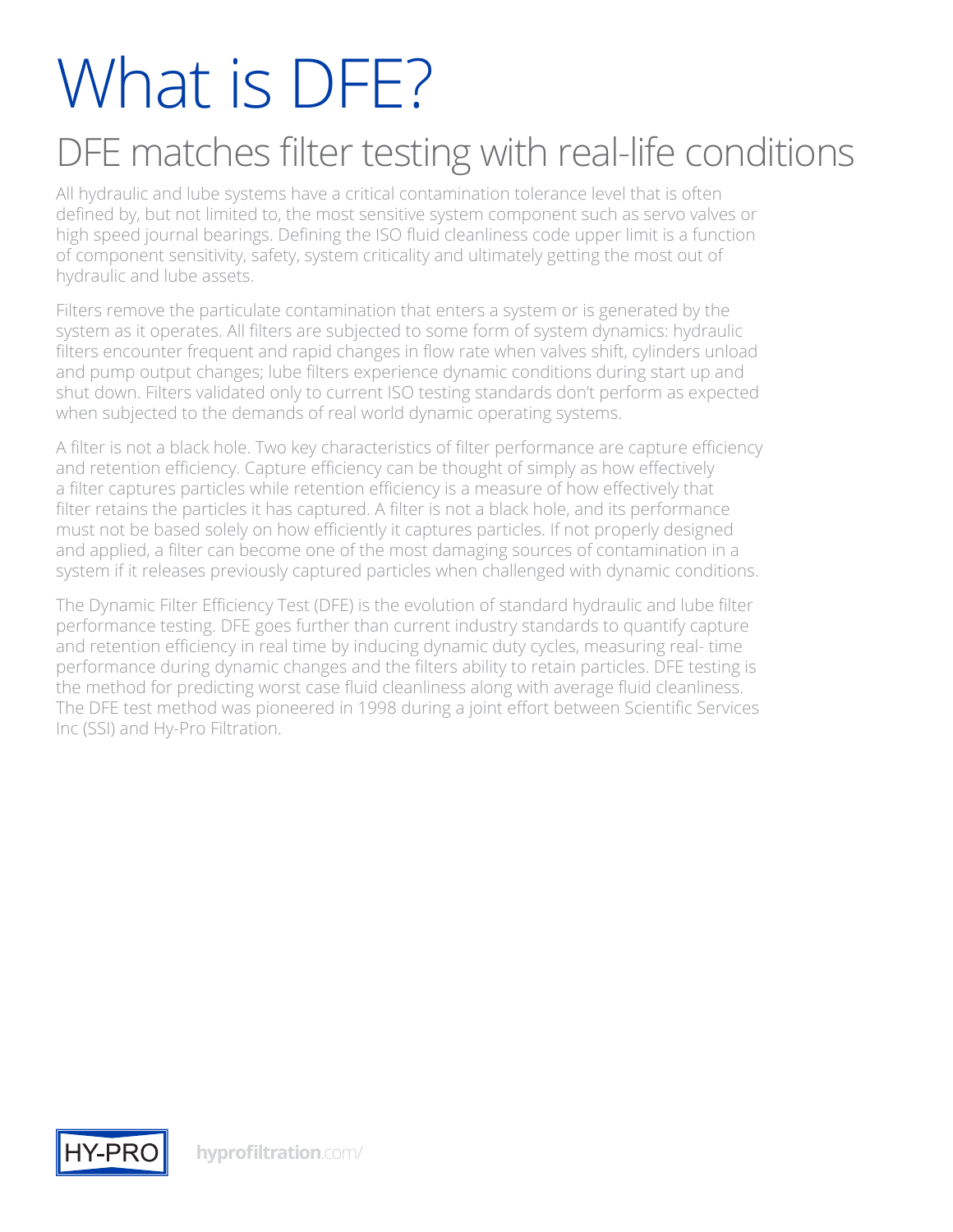## Dynamic Filter Efficiency Current Filter Performance Testing Methods

To understand the need for DFE it is important to understand how filters are currently tested and validated. Manufacturers use the industry standard ISO16889 multi-pass test to rate filter efficiency and dirt holding capacity of filter elements under ideal lab conditions.

Figure 1 depicts the test circuit where hydraulic fluid is circulated at a constant flow rate in a closed loop system with on-line particle counters before and after the test filter. Contaminated fluid is added to the system at a constant rate. Small amounts of fluid are removed before and after the filter for particle counting to calculate the filter efficiency (capture). The capture efficiency is expressed as the Filtration Ratio (Beta) which is the relationship between the number of particles greater than and equal to a specified size ( $X\mu_{rc}$ ) counted before and after the filter. In real world terms this test is the equivalent of testing a filter in an off-line kidney loop rather than replicating an actual hydraulic or lube system. It's basically a filter cart test.

#### **Figure 1: ISO16889 Multi-Pass Test**

![](_page_2_Figure_4.jpeg)

### Filtration Ratio (Beta) per ISO16889:

 $\beta x_{c}$  = quantity particles ≥ Xµ<sub>[c]</sub> upstream of filter

quantity particles ≥ Xµ<sub>[c]</sub> downstream of filter

**Example:**  $\beta7_{\text{rel}} = 600/4 = 150$ **Filtration Ratio (Beta): β7[c] = 150**

In the example, 600 particles greater than or equal to  $7\mu_{rel}$  were counted upstream of the filter and 4 were counted downstream. This Filtration Ratio is expressed as "Beta  $7_{rel}$  = 150". The  $_{rel}$  is referred to as "sub c". The sub c is used to differentiate between multi-pass tests run per the current ISO16889 multi-pass test with new particle counter calibration per ISO11171 from ISO4572. Filtration Ratio expressed or written without the "sub c" refers to the antiquated ISO4572 multi-pass test superseded by ISO16889. The efficiency may also be expressed as a percentage by converting the Filtration Ratio:

Efficiency of  $\beta X_{[C]} = \frac{(\beta-1)}{2} \times 100$ β

| <b>Example:</b>      | Efficiency % of $\beta$ 7 <sub>rd</sub> =150 = (150-1)/150 x 100 |  |
|----------------------|------------------------------------------------------------------|--|
| <b>Efficiency %:</b> | 99.33%                                                           |  |

Using our Beta Ratio found in the first example, we can calculate that the test filter is 99.33% efficient at capturing particles  $7\mu_{\text{rel}}$  and larger.

**[hyprofiltration](http://hyprofiltration.com/)**.com/

![](_page_2_Picture_14.jpeg)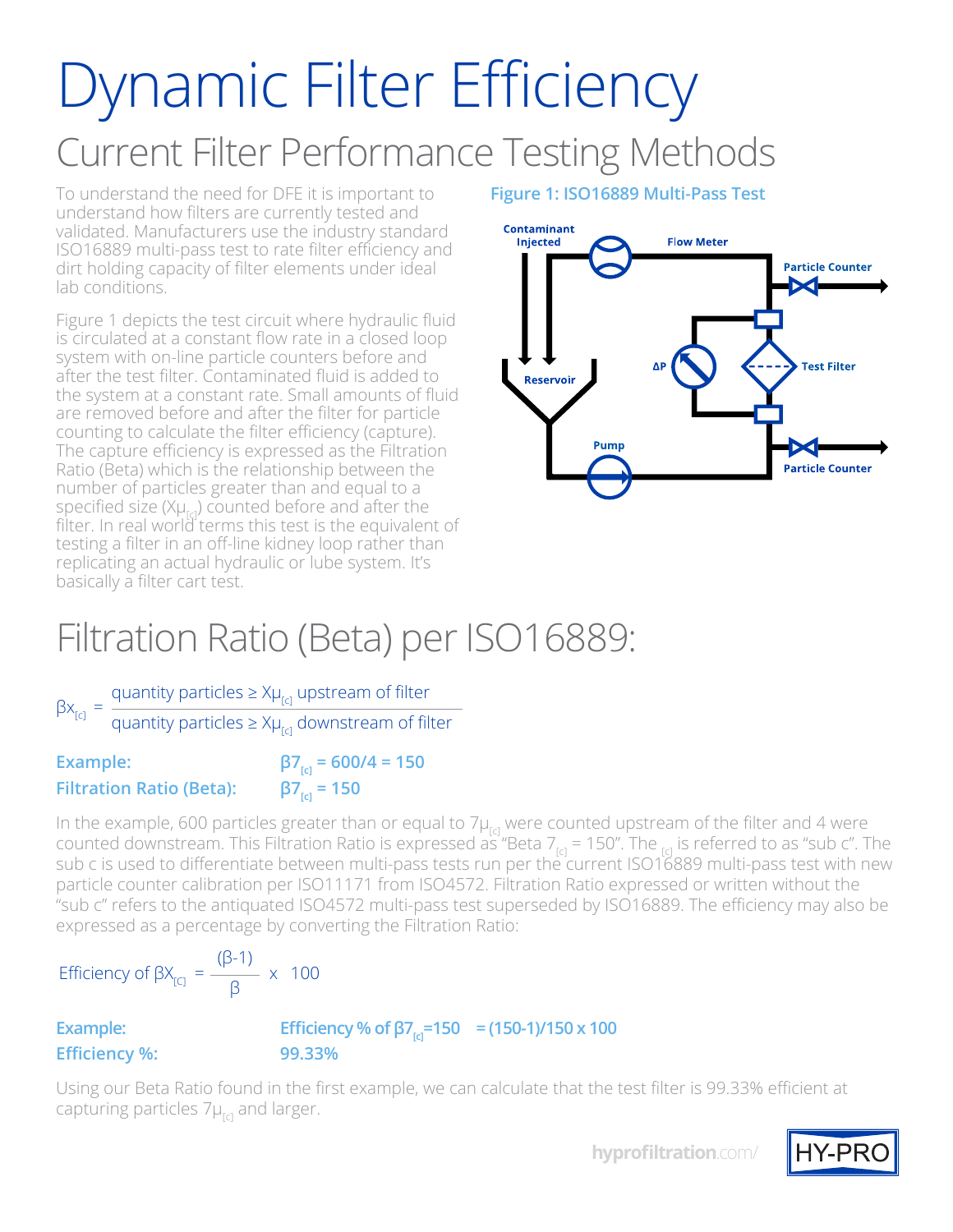## Dynamic Filter Efficiency The DFE Multi-Pass Testing Method

DFE multi-pass enhances the industry standard by inducing dynamic conditions (duty cycle) and measuring the effects of the duty cycle in real time instead of looking at normalized numbers over a time weighted average. DFE also quantifies retention efficiency in real time in order to identify a filter's ability to properly retain previously captured contaminant and the degree to which it unloads captured contaminant back into the system. For an easy comparison, think of it as a sneeze that releases a rush of contamination to levels that are well above the upper limit of fluid cleanliness then fades as the flow rate normalizes.

In the DFE test, flow rate is truly dynamic in that rapid changes can be made while maintaining full system flow through the test filter. The raw data is continuously collected and organized so filter efficiency can be reported for variable flow conditions including time weighted averages and isolated moments to reveal true filter performance during hydraulic stress conditions – exactly when you need the filter to perform at its best.

At the end of the initial test when the filter element is loaded with contaminant, it is subjected to a restart test in which the flow goes from zero to max flow in milliseconds, replicating a hydraulic or lube system restart. Through rapid particle counting with precise control, this dynamic flow change allows Hy-Pro to analyze the amount of particles released and understand both the capture and retention efficiencies of each and every filter tested.

![](_page_3_Picture_4.jpeg)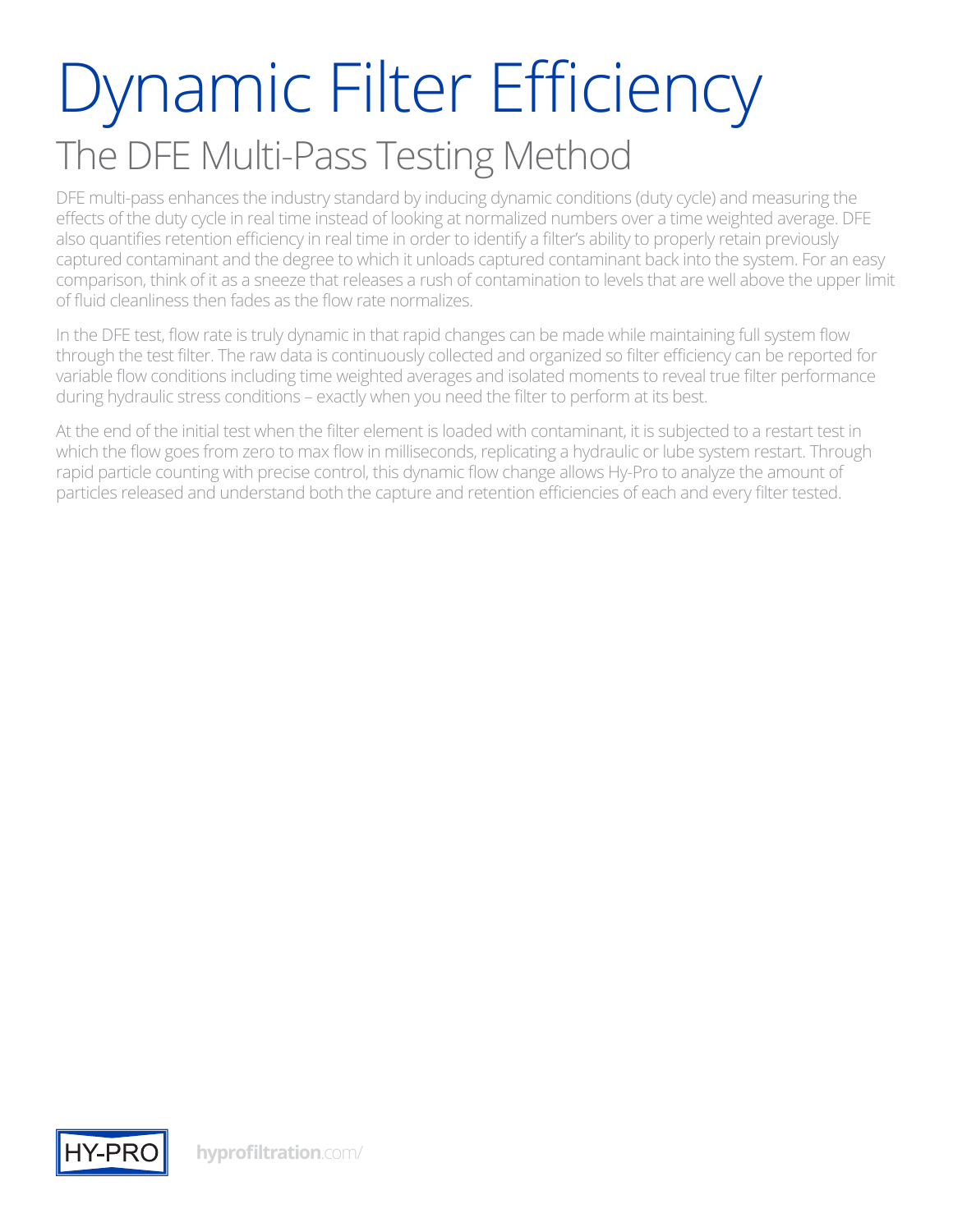### The DFE Testing Method Quantifying Contaminant Capture and Retention

Filters for critical hydraulic, lube and fuel systems are specifically designed for high efficiency particle capture. However, a filter is not a black hole, capturing and retaining particles in a real-world dynamic environment is far more challenging. Hy-Pro pioneered the DFE (Dynamic Filter Efficiency) multipass test to optimize performance under real-world conditions. This methodology drives the development of proprietary media layers, media support structure, and filter construction. The results are higher efficiency particle capture and retention and cleaner fluids when Hy-Pro upgrade elements are in service.

Hy-Pro uses DFE and the ISO/CD23369 Cyclic Flow Multi-Pass Test to benchmark performance between its filters and those of its competitors. The Cyclic Flow Multi-Pass protocol ISO/CD23369 moves the industry standard one step closer to real-world conditions by incorporating cyclic flow with rapid flow transitions (between 100-200 msec) as shown in Figure 2.

#### **Figure 2: ISO23369 Flow Cycle**

![](_page_4_Figure_4.jpeg)

Table 1 illustrates this differentiation during dynamic conditions. Hy-Pro filters and a competitor's filters (Filter X) of similar rating were tested using ISO16889 and ISO23369. The average Beta ratios are listed and plotted vs particle size in Figure 3. Under static ISO16889 (dashed lines) both filters easily exceeded a Beta ratio of B7 $_{\text{ref}}$  > 2000 (Hy-Pro filter averaged β 6.2µm=2000, Filter X averaged a higher level of performance, β 6.0µm=2000). In beta ratios the lower the BX number the better the efficiency.

| <b>Table 1: Test Conditions and Results</b> |             |                                       |  |  |  |  |
|---------------------------------------------|-------------|---------------------------------------|--|--|--|--|
| <b>ISO/CD23369 Test Conditions</b>          |             |                                       |  |  |  |  |
| Flow Rates                                  |             | 114 lpm:28.5 lpm<br>(30 gpm: 7.5 gpm) |  |  |  |  |
| <b>ISO16889 Test Results</b>                |             |                                       |  |  |  |  |
|                                             | Hy-Pro      | Filter X                              |  |  |  |  |
| B≥1000                                      | $6.2 \mu m$ | $6.0 \mu m$                           |  |  |  |  |
| <b>ISO/CD23369 Test Results</b>             |             |                                       |  |  |  |  |
|                                             | Hy-Pro      | Filter X                              |  |  |  |  |
| B≥1000                                      | $7.2 \mu m$ | 10.6 µm                               |  |  |  |  |
| B≥2000                                      | $8.1 \mu m$ | $12.9 \mu m$                          |  |  |  |  |
| B≥4000                                      | $9.2 \mu m$ | $17.7 \mu m$                          |  |  |  |  |
|                                             |             |                                       |  |  |  |  |

But that is where the similarity ends. The Hy-Pro DFE rated filter element shifted from 6.2µm during static testing to 8.1µm during dynamic conditions – a shift of only 1.9µm. Filter X shifted from 6.0µm to 12.9µm, from static to dynamic conditions – a 6.9µm drop, 6 times greater efficiency loss at Bx ≥ 2000 than Hy-Pro. And these differences dramatically increased at higher Beta ratios with Filter X falling to 17.7  $\mu$ m at  $\beta \geq$ 4000.

Hy-Pro DFE rated filter elements are optimized to deliver and maintain the lowest real world, in-service ISO fluid cleanliness codes even in industry's toughest systems. This is what separates Hy-Pro from the rest and how we improve your reliability, efficiency and keep your fluids cleaner and always in spec.

![](_page_4_Figure_9.jpeg)

#### **Figure 3: ISO16889 & ISO23369 Avg Beta vs Particle Size**